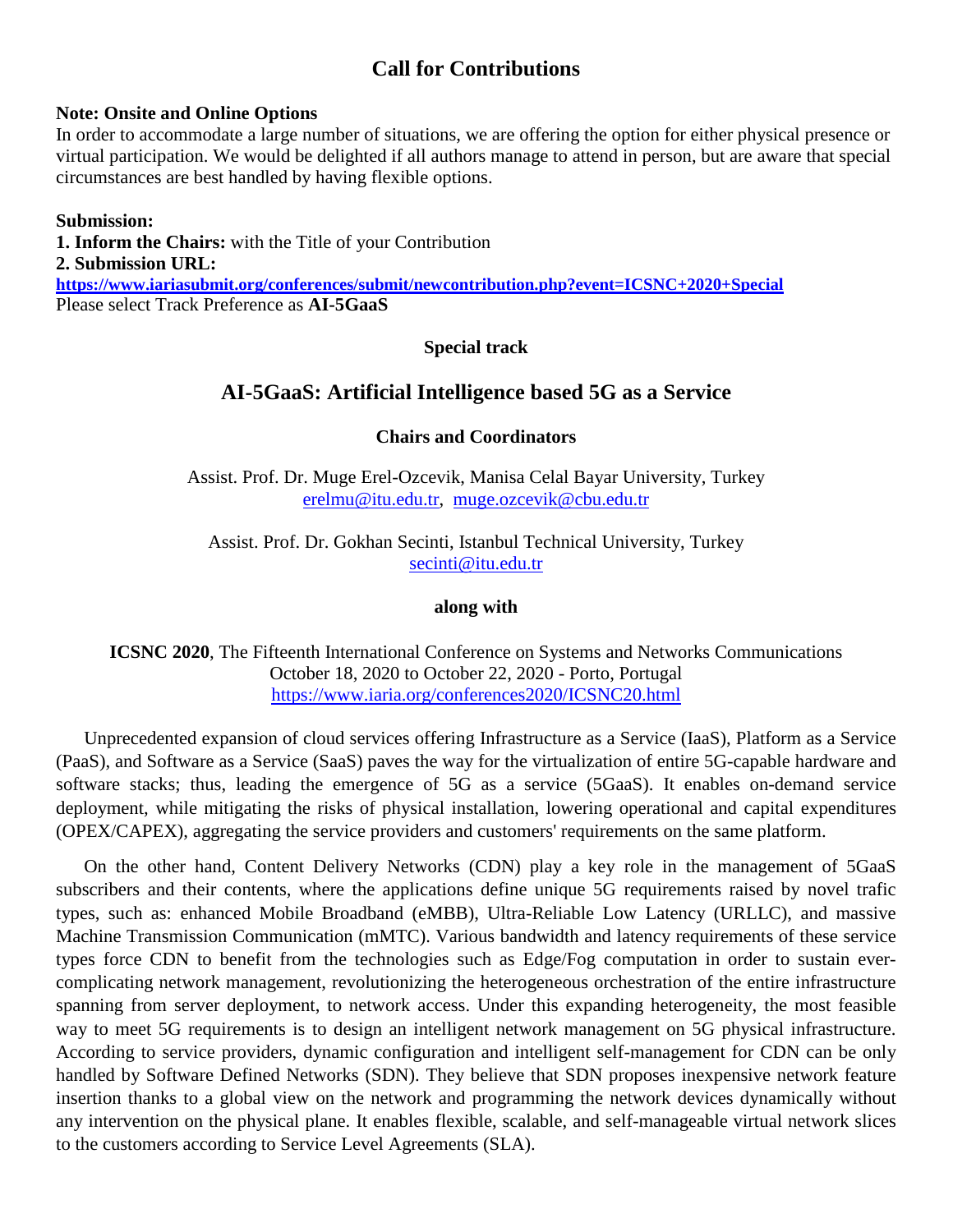Both global management and network programmability features of SDN enable us to design and integrate novel techniques on 5G networks such as Artificial Intelligence (AI). In the recent years, AI is one of the most rapidly growing fields, finding new application domains with new and unique challenges everyday. This drastically changes the way the researchers/engineers used to approach to optimization processes. AI is broadly categorized into three main subsets such as Machine Learning (ML), Meta-Heuristics, and Fuzzy Inference Systems. Utilizing these tools, the following candidate applications for 5GaaS may only describe the tip of the iceberg. A technique executing ML uses the statistics collected from 5G physical plane periodically and performs supervised and/or unsupervised learning such as Artificial Neural Networks (ANN), Support Vector Machines (SVM), Decision Trees (DT), K-means clustering, Hidden Markov Model (HMM), etc. A technique executing Meta-Heuristics algorithms solves hard optimization problems that cannot be executed within a reasonable time such as Ant Colony Optimization (ACO), Particle Swarm Optimization (PSO), Genetic Algorithm (GA), Simulated Annealing (SA), etc. A technique depending on Fuzzy logic has an advantage in representing customer experience and their explanation abilities.

To this end, AI-5GaaS aims to improve the experience of customers and their service providers in 5G networks by serving AI-based techniques as a service to handle reduced OPEX/CAPEX. Therefore, this special issue aims to bring together talented researchers in the field and state-of-art designs and techniques to shape the future of 5G.

### **Potential topics include, but are not limited to:**

- Meta-heuristics for AI based 5G networks;
- Fuzzy inference systems for AI based 5G networks;
- Cloud-Fog-Edge computing mechanisms;
- AI based mobility management;
- SDN/NFV for autonomous network management;
- CDN solutions for next generation networks;
- Application areas for 5GaaS;
- Security and Privacy issues for 5GaaS;
- Testbeds, applications, case studies for 5GaaS;
- APIS, new protocols and programming languages for 5GaaS

### **Important Datelines**

*Inform the Chairs (see Contacts below): as soon as you decide to contribute*

Submission: August 24 Notification: September 13 Registration: September 23 Camera-ready: September 23

### **Contribution Types**

- Regular papers [in the proceedings, digital library]
- Short papers (work in progress) [in the proceedings, digital library]
- Posters: two pages [in the proceedings, digital library]
- Posters: slide only [slide-deck posted on www.iaria.org]
- Presentations: slide only [slide-deck posted on www.iaria.org]
- Demos: two pages [posted on www.iaria.org]

# **Paper Format**

- See: <http://www.iaria.org/format.html>